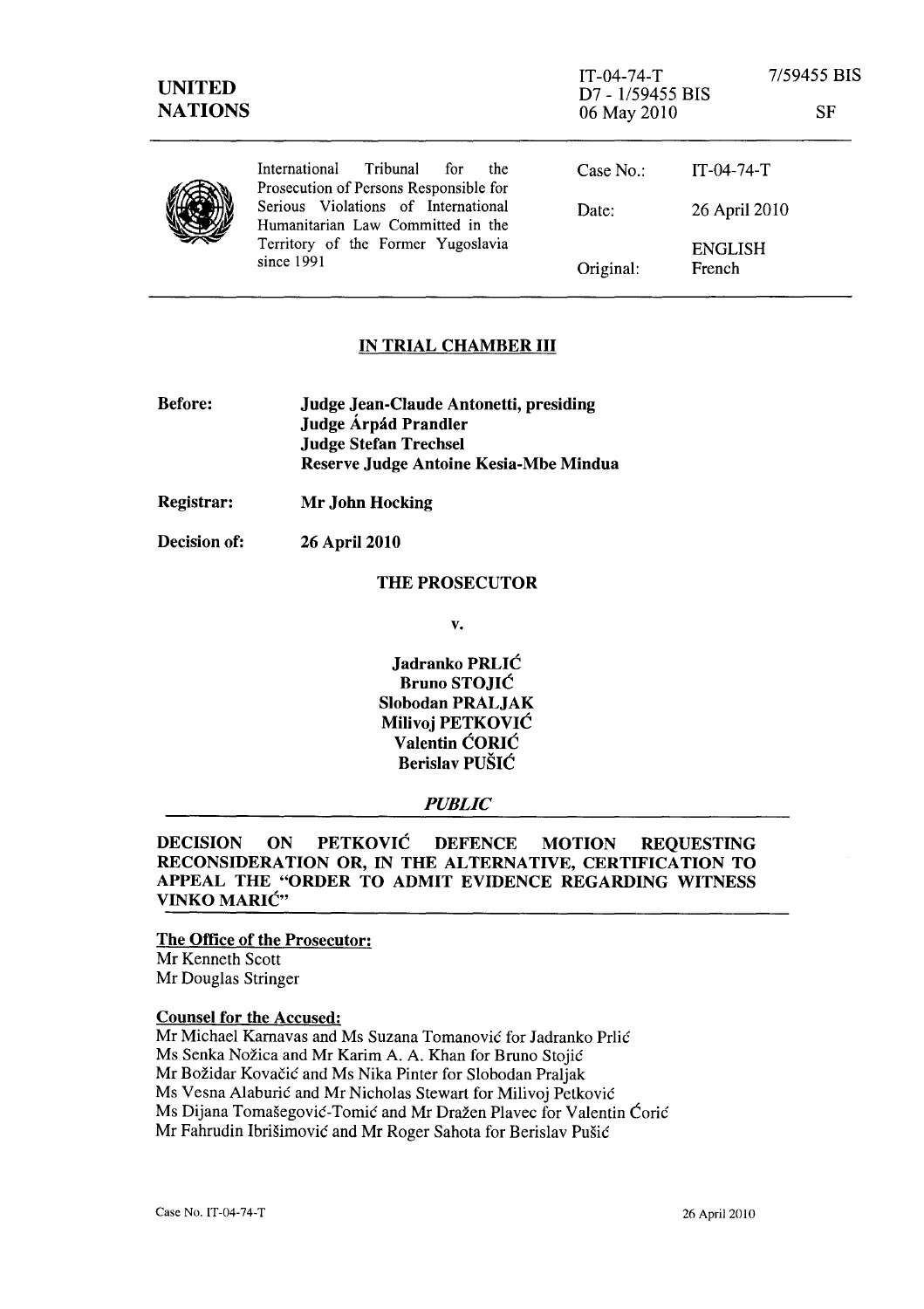**TRIAL CHAMBER III** ("Chamber") of the International Tribunal for the Prosecution of Persons Responsible for Serious Violations of International Humanitarian Law Committed in the Territory of the Former Yugoslavia since 1991 ("Tribunal"),

**SEIZED** of "Milivoj Petković's Motion for Reconsideration of 'Order to Admit Evidence Regarding Witness Vinko Marie' or, in the alternative, Certification under Rule 73 (B) for Appeal against the Non-Admission of Two Documents", brought publicly by Counsel for the Accused Milivoj Petkovie ("Petkovie Defence"; "Accused Petković") on 29 March 2010 ("Motion"), by which the Petković Defence asks the Chamber to reconsider the "Order to Admit Evidence Regarding Witness Vinko Marić", issued publicly on 22 March 2010 ("Order of 22 March 2010") in respect of the Chamber's decision to deny admission to documents P 01928 and P 06491, or to otherwise certify the appeal, $<sup>I</sup>$ </sup>

**NOTING** the Order of 22 March 2010, by which the Chamber denied admission into evidence of documents P 01928 and P 06491 for the reason that: "the document is not on the Petković Defence's 65 ter List and the latter did not explain during the hearing or in its request as to which new subject dealt with during the cross-examination this document relates, and, as such, did not justify why it was unable to put it previously on its 65 ter List", $2$ 

**NOTING** the "Decision Regarding Requests Filed by the Parties for Reconsideration of Decisions by the Chamber", rendered publicly on 26 March 2009 ("Decision of 26 March 2009"), in which the Chamber established criteria for requests for reconsideration filed by the parties and recalled that such requests ought to remain the exception and not the rule,

**CONSIDERING** that the Office of the Prosecutor ("Prosecution") and the other Defence teams did not file a response to the Motion,

**CONSIDERING** that, in support of the Motion regarding document P 06491, the Petković Defence asserts that: (1) this document was used by the Petković Defence

 $<sup>1</sup>$  Motion, paras 1 and 23.</sup>

<sup>2</sup> Order of 22 March 2010, Annex, pp. 9 and 10.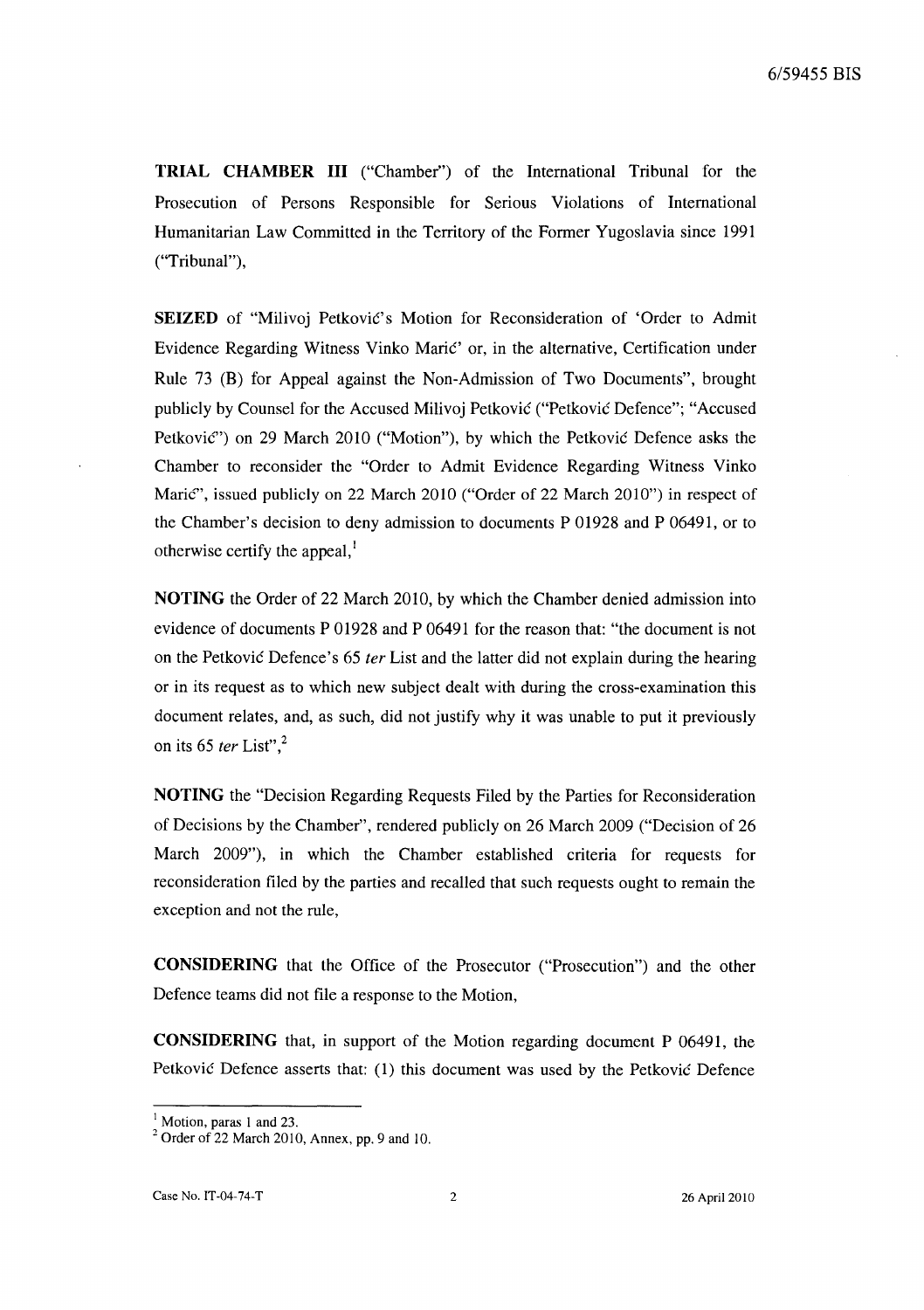during its re-examination in order to respond to a new subject, first raised by the Prosecution during cross-examination, that is, whether or not the Accused Petković was present at a meeting in Tomislavgrad on 7 November 1993;  $(2)$  the issue of whether the Accused Petković was present at the said meeting had not been raised during the direct examination of Witness Vinko Marić by the Petković Defence and that, as a consequence, re-examination was the proper stage for refuting the evidence tendered by the Prosecution concerning this new subject first raised during the Prosecution's cross-examination;<sup>4</sup> (3) prior to showing document P 06491 to Witness Vinko Marie, the Petkovie Defence informed the Chamber that it was about to put a question that would clarify "any dilemma" regarding the presence of the Accused Petković at the said meeting; that the Petković Defence consequently gave a clear indication as to which new subject in the cross-examination it intended to refute; $(4)$ finally, the Petkovic Defence could not reasonably anticipate, when filing its list tendered pursuant to Rule 65 fer of the Rules of Procedure and Evidence ("65 fer List"; "Rules") in March 2008, that the presence of the Accused Petković at the said meeting would be brought up during the cross-examination of its witnesses,<sup>6</sup>

**CONSIDERING** that the Petkovie Defence consequently submits that the Chamber has committed a clear error in denying the request to admit document P 06491 and requests reconsideration of the Order of 22 March 2010 as it pertains to this document,7

**CONSIDERING** that a Trial Chamber has the inherent power to reconsider its own decisions and that it may grant a request for reconsideration if the requesting party satisfies the Chamber of the existence of a clear error in the reasoning of the impugned decision or of particular circumstances, which may be new facts or arguments, $8$  that justify its reconsideration in order to avoid an injustice, $9$ 

<sup>&</sup>lt;sup>3</sup> Motion, paras 13 and 15.

<sup>&</sup>lt;sup>4</sup> Motion, para. 18.

Motion, para. 16, referring to the English transcript of the hearing ("T(E)") of 14 January 2010, pp. 48412 and 48413.

<sup>6</sup> Motion, para. 18.

 $<sup>7</sup>$  Motion, para. 18.</sup>

<sup>8</sup>*The Prosecutor* v. *Stanislav Calic,* Case No. IT-98-29-A, "Decision on Defence's Request for Reconsideration", 16 July 2004, pp. 3 and 4, citing *The Prosecutor* v. *Laurent Semanza,* Case No. ICTR-97-20-T, Trial Chamber Ill, "Decision on Defence Motion to Reconsider Decision Denying Leave to Call Rejoinder Witnesses", 9 May 2002, para. 8.

<sup>9</sup>*The Prosecutor v. Stanislav Calic,* Case No. IT-98-29-A, "Decision on Defence's Request for Reconsideration", 16 July 2004, pp. 3 and 4, citing particularly *The Prosecutor v. Zdravko Mucic et al.,*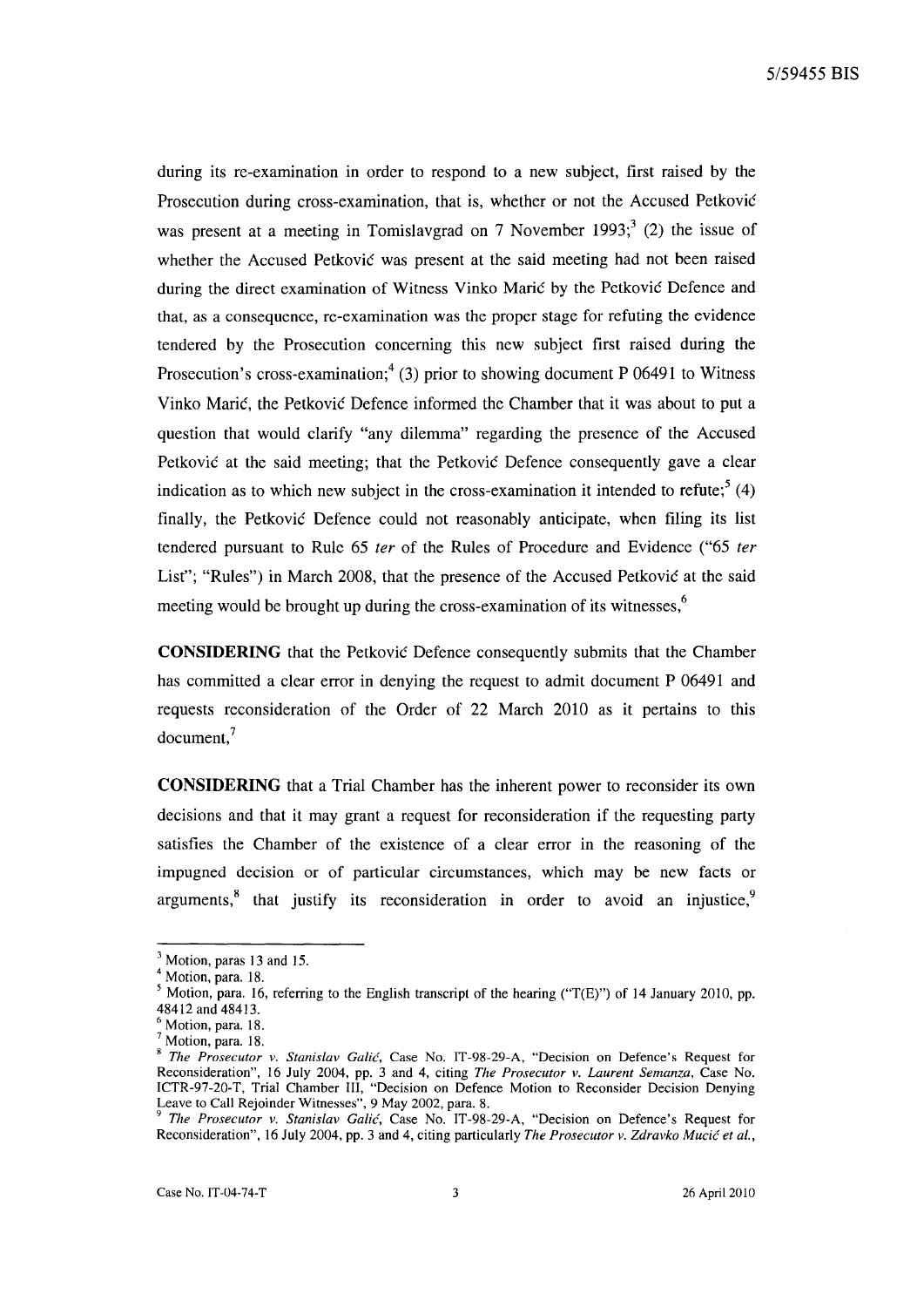**CONSIDERING,** firstly, that the Chamber recalls that, in its initial request for admission of P 06491, the Petkovic Defence did no more than indicate that the said document did not appear on its 65 *ter* List and that the document had been used during the re-examination of Witness Vinko Mari $\zeta$ ,  $^{10}$ 

**CONSIDERING,** thereafter, that the Chamber observes that, although during the hearing the Petković Defence did indeed argue that this subject had been raised during the Prosecution's cross-examination, $11$  the Petković Defence nevertheless did not indicate to the Chamber, contrary to what is alleged in the Motion, that this was a new subject they had not raised during their direct examination, nor did the Petkovic Defence anticipate that the said topic would be raised by the Prosecution, rendering the use of document P 06491 necessary during its re-examination and thereby justifying its failure to note the document in advance on its 65 *ter* List,

**CONSIDERING** that the Chamber finds therefore that the Petkovic Defence has not demonstrated that the Chamber committed a discernible error in its reasoning denying the admission into evidence of Document P 06491, for the reason that the Petkovic Defence did not explain, whether at the hearing or in its initial request for admission, to which new subject raised during cross-examination the document was related, and thus the Petković Defence did not justify its failure to note the document in advance on its 65 fer List,

**CONSIDERING,** however, the Chamber's observation that, in keeping with the requirements set forth in the Order of 22 March 2010, the Petkovic Defence is now explaining in its Motion: (1) that the issue of whether or not the Accused Petkovic was present at a meeting held in Tomislavgrad on 7 November 1993 constituted a new subject first raised during the Prosecution's cross-examination; (2) that the said subject was not previously raised during direct examination of Witness Vinko Marie by the Petkovic Defence and that, as a result, re-examination was the proper stage for refuting the evidence presented by the Prosecution concerning this new subject first

Case No. IT-96-2IA *his,* "Judgement on Sentence Appeal", 8 April 2003, para. 49; *The Prosecutor v. Popovic et al.,* Case No. *IT-OS-88-T,* "Decision on Defence Motion for Certification to Appeal Decision Admitting Written Evidence Pursuant to Rule 92 *his",* 19 October 2006, p. 4.

<sup>&</sup>lt;sup>10</sup> IC List 01157: "The List of Exhibits Proposed by the Defence for Milivoj Petković"; Order of 22 March 2010, p. 5.

<sup>&</sup>lt;sup>11</sup> Transcript in French of the hearing of 14 January 2010, pp. 48413-48414.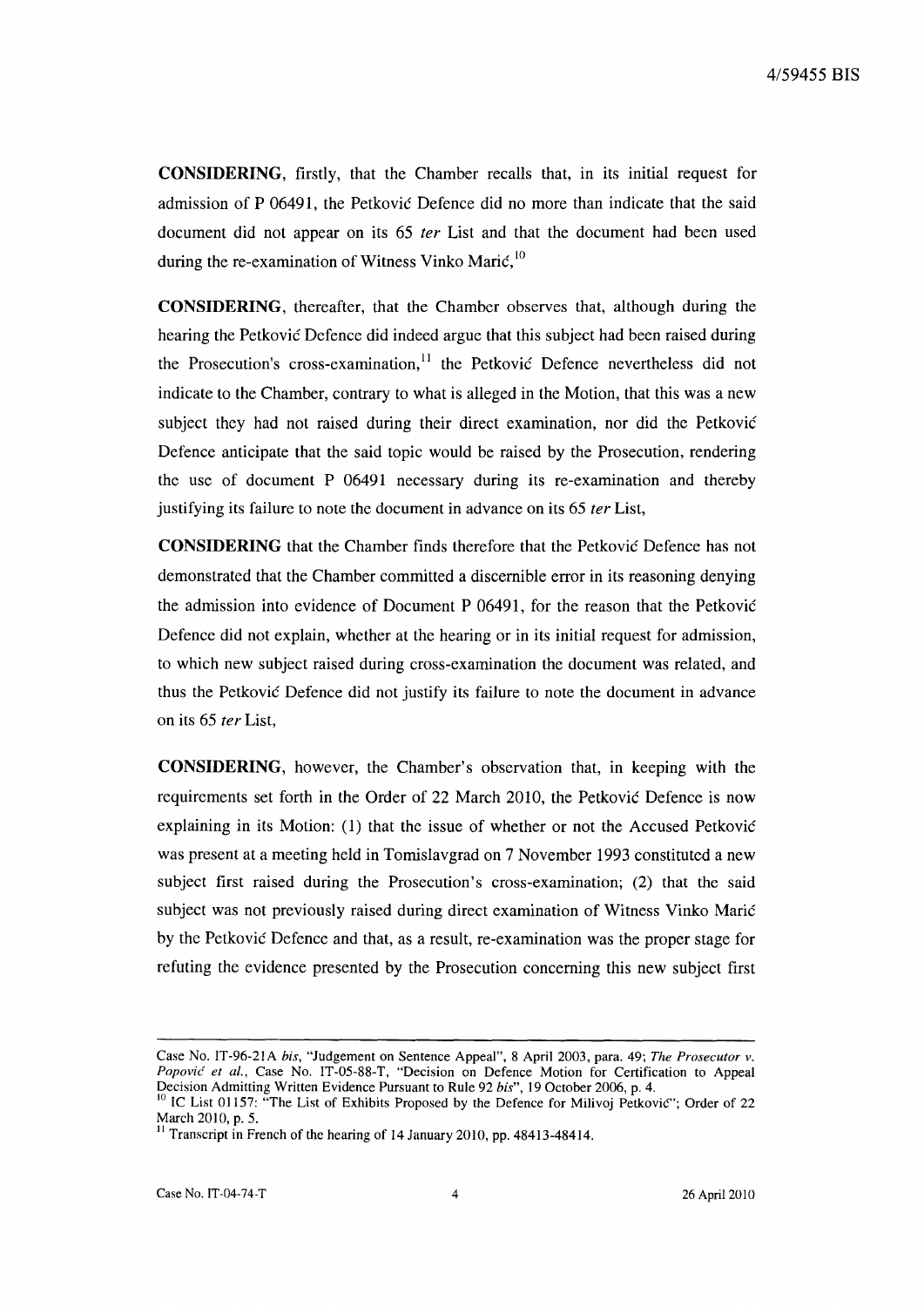raised during the Defence's cross-examination and (3) that this justifies its failure to note this document in advance on its 65 fer List,

**CONSIDERING** that the Chamber holds the view that the Petkovic Defence thereby produced new arguments justifying reconsideration of the Chamber's decision to deny admission for document P 06491,

**CONSIDERING,** consequently, that the Chamber thus finds it appropriate to reconsider the Order of 22 March 2010 insofar as it pertains to the Chamber's decision to deny admission to document P 06491,

**CONSIDERING,** further, that the Chamber has examined document P 06491 on the basis of the admissibility criteria defined in the "Decision on Admission of Evidence", rendered publicly by the Chamber on 13 July 2006, as well as in the "Decision Adopting Guidelines for the Presentation of Defence Evidence" rendered publicly by the Chamber on 24 April 2008,<sup>12</sup>

**CONSIDERING** that the Chamber finds document P 06491 to contain sufficient indicia of authenticity, reliability and probative value,

**CONSIDERING,** consequently, that the Chamber decides to admit document P 06491 into evidence,

**CONSIDERING,** finally, that the Chamber need not rule on the request for certification to appeal the Order of 22 March 2010 insofar as it concerns the refusal to admit document P 06491, which is now moot,

**CONSIDERING,** further, with regard to those aspects of the Motion pertaining to the request for reconsideration of document P 01928, the Chamber points out that the Petkovic Defence has not shown particular circumstances or that the Chamber committed a discernible error in its reasoning by denying the admission into evidence of document P 01928, thus rendering it necessary to reconsider the Order of 22 March 2010 on this matter; that, in fact, the Petkovic Defence is merely using the Motion to challenge the decision taken by the Chamber in respect of the said document, and still does not explain in the Motion to which new subject first raised upon cross-

<sup>&</sup>lt;sup>12</sup> Guideline 8: The Admission of Documentary Evidence Tendered through a Witness.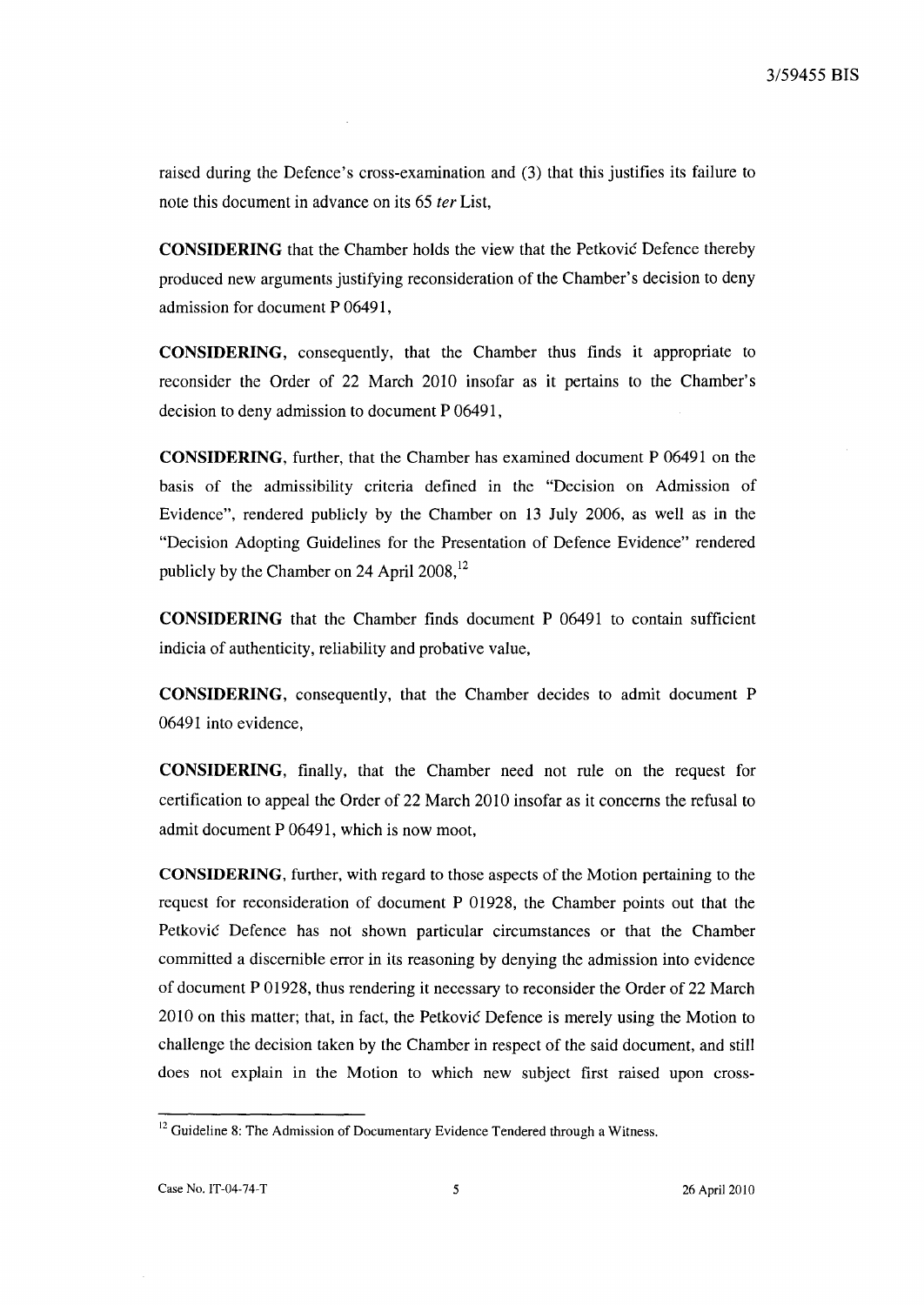examination this document was related, thereby failing to justify the fact that it did not include it in advance on its 65 *ter* List; that the Chamber therefore decides to deny the Motion regarding document P 01928 as it relates to these aspects,

**CONSIDERING,** finally, with regard to those aspects of the Motion pertaining to the request for certification to appeal the Order of 22 March 2010 insofar as it relates to the decision to deny admission to document P 01928, the Chamber is satisfied that the Order is reasonable and finds that the Petkovic Defence has not established that the sum and substance of the Motion involves an issue that would significantly affect the fair and expeditious conduct of the proceedings or the outcome of the trial and for which an immediate resolution of the issue by the Appeals Chamber may materially advance the proceedings,